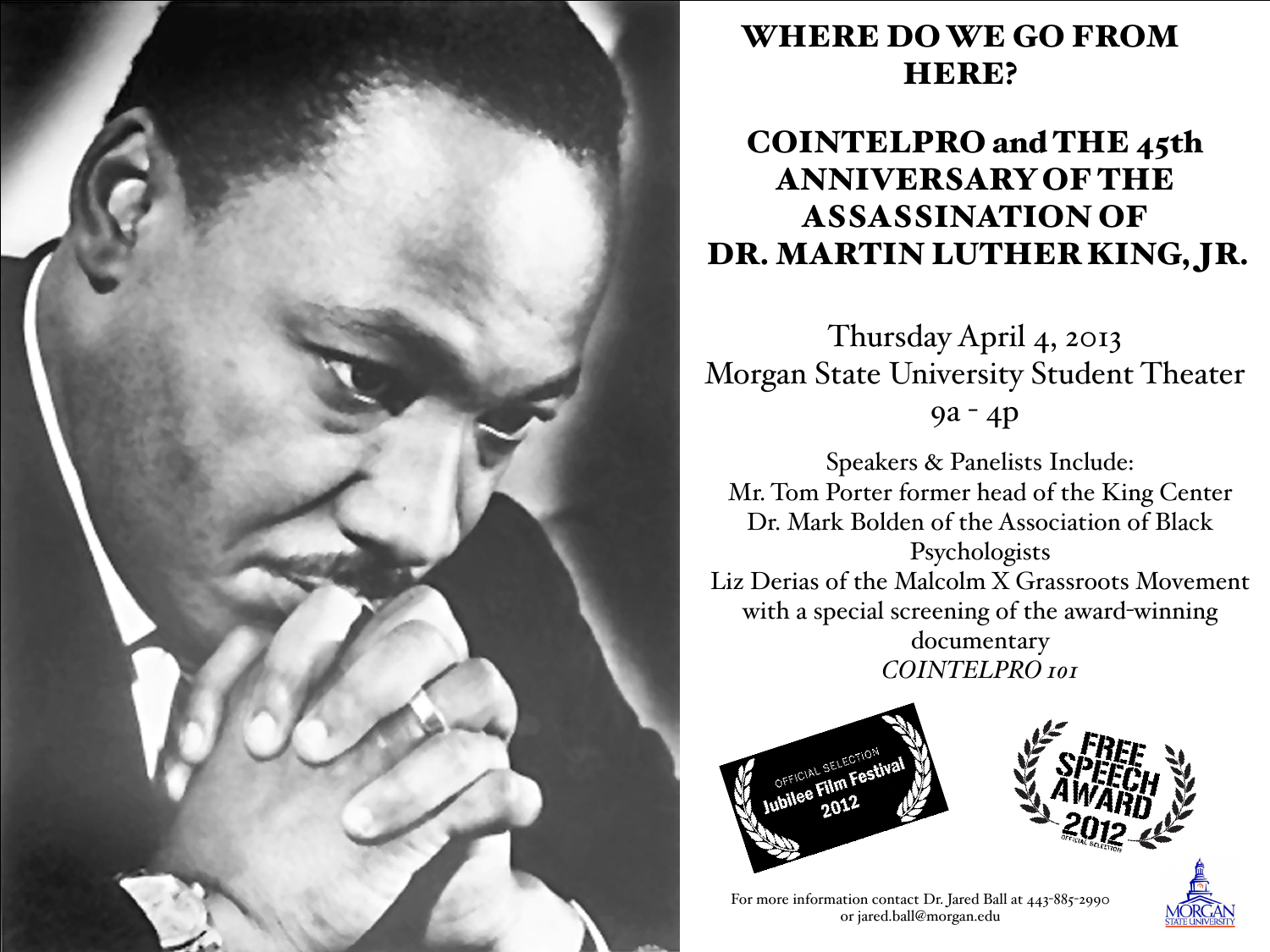COINTELPRO and THE 45th ANNIVERSARY OF THE ASSASSINATION OF DR. KING

#### 9-9:30a

Intro - Jared Ball

Dr. King Remembered in the Mainstream and Black Presses

Drs. Jared Ball and Todd Burroughs

### 9:30-10a Dr. King and the Continuum of African Liberation Struggles Dr. Mark Bolden

#### 10-11a

MLK's Real Politics and Impact on Radicalizing Younger Generations Baltimore's Leaders of a Beautiful Struggle, with Dedrick Muhammad of the NAACP and Darren Muhammad of State of the City Radio, Drs. Raymond Winbush and Kmt Schockley

### 11-12p

### Off the Cuff: An Interview About a Life of Struggle

Mr. Tom Porter, former member of CORE, SNCC and the former head of The King Center in Atlanta, GA.

> 12-12:30p Lunch